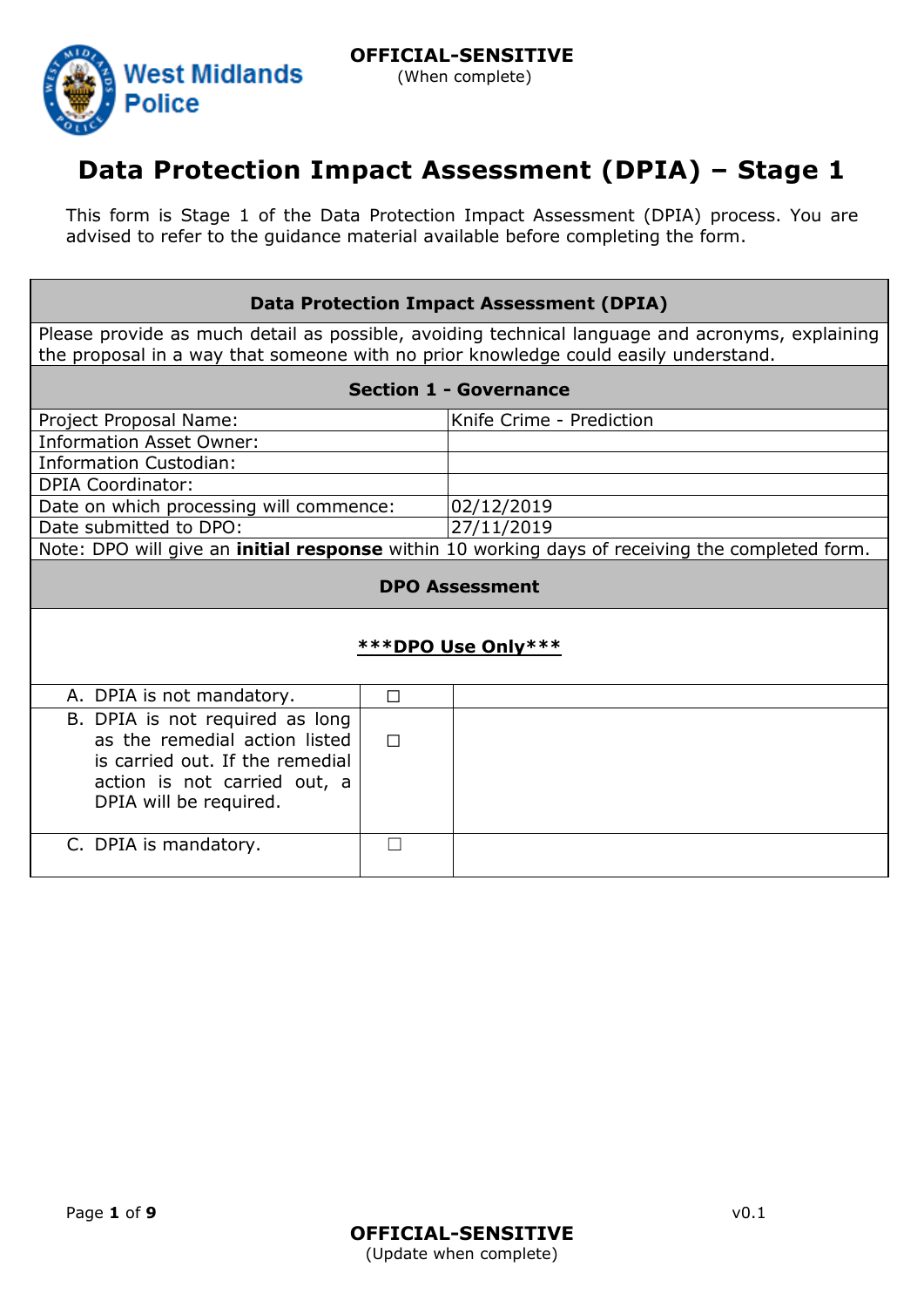

(When complete)

#### **Section 2 - Purpose, Scope and Context**

In this section you must explain what the processing is, who it will involve, and the intended impact. You must also demonstrate why the processing is necessary and proportionate, providing evidence to support your assessment.

- The processing must be **necessary** for the specific objective of the proposal.
- It must also be **proportionate**, meaning that the advantages resulting from the processing should not be outweighed by the disadvantages to individuals.

**2.1 Please briefly explain the specific aim and purpose of the proposal in a way that someone with no prior knowledge could easily understand; avoid technical language and acronyms.**

The project will aim to predict both the likely number and likely locations of knife crime over a short period of time in the future (currently envisioned as 4 weeks).

**2.2 What categories of personal data will be processed?** Provide an overview of the categories of personal data that will be processed, for example: names, DOBs, addresses, health data, criminal records, or any other unique identifiers such as IP addresses, usernames, e-mail addresses.

It is not currently envisioned that personal data will be processed as the unit of analysis is the crime.

| 2.3 Will special category data be used in the proposal? (Select all that apply) |                               |  |  |
|---------------------------------------------------------------------------------|-------------------------------|--|--|
| $\Box$ Race                                                                     | $\Box$ Trade union membership |  |  |
| $\Box$ Ethnic origin                                                            | $\Box$ Genetic Data           |  |  |
| $\Box$ Political opinions                                                       | $\Box$ Biometric Data         |  |  |
| $\Box$ Sex life                                                                 | $\Box$ Sexual orientation     |  |  |
| $\Box$ Religion                                                                 | $\Box$ Health                 |  |  |
| $\Box$ Philosophical beliefs                                                    | ⊠ None                        |  |  |
| This is likely to be in a collateral                                            |                               |  |  |
| sense.                                                                          |                               |  |  |

**2.4 How will the data be collected?** Briefly outline how you will obtain the data, examples include: directly from data subjects, from another data set already in the WMP's possession, from a different force.

Please refer to the General Data Analytics Lab (DAL) DPIA.

**2.5 How will the data be used?** Briefly describe how the data will be used, recorded, and stored and who it will be shared with.

Please refer to the General DAL DPIA.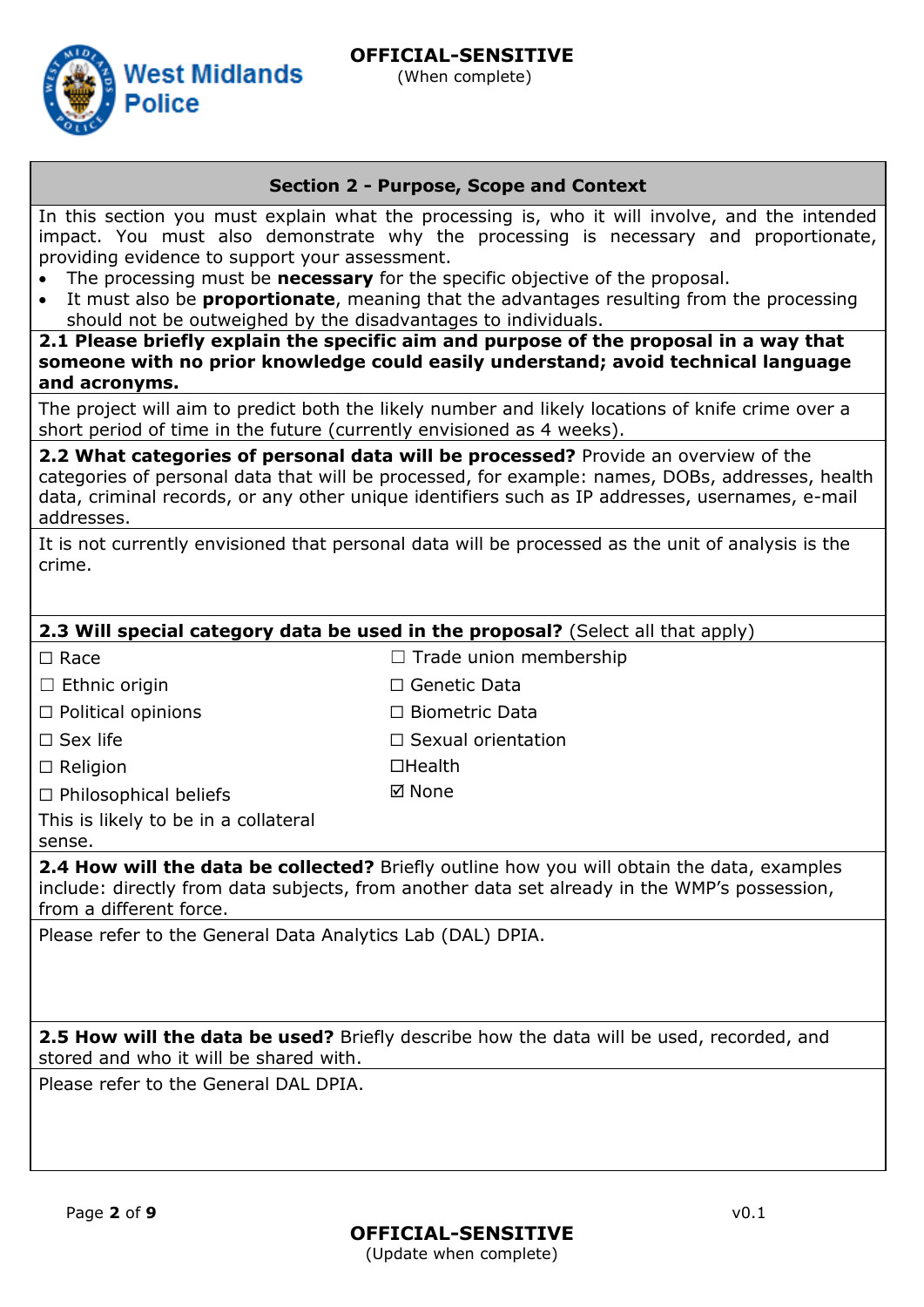

(When complete)

| 2.6 How many individuals will the processing affect? (Please specify one answer below) |                                                                                                                                             |                                                                                                          |  |  |
|----------------------------------------------------------------------------------------|---------------------------------------------------------------------------------------------------------------------------------------------|----------------------------------------------------------------------------------------------------------|--|--|
|                                                                                        | $\Box$ Fewer than 100 data subjects                                                                                                         |                                                                                                          |  |  |
|                                                                                        | $\Box$ 100 to 1000 data subjects                                                                                                            |                                                                                                          |  |  |
|                                                                                        | $\Box$ 1000 to 5000 data subjects                                                                                                           |                                                                                                          |  |  |
|                                                                                        | $\boxtimes$ More than 5000 data subjects                                                                                                    |                                                                                                          |  |  |
| below)                                                                                 |                                                                                                                                             | 2.7 What categories of data subject are involved? (Please select all applicable categories               |  |  |
|                                                                                        | $\Box$ Persons suspected of having committed or being about to commit a criminal offence                                                    |                                                                                                          |  |  |
|                                                                                        | $\Box$ Persons convicted of a criminal offence                                                                                              |                                                                                                          |  |  |
|                                                                                        | $\Box$ Persons who are or may be victims of a criminal offence                                                                              |                                                                                                          |  |  |
|                                                                                        | $\Box$ Witnesses or other persons with information about offences                                                                           |                                                                                                          |  |  |
|                                                                                        | $\Box$ Children or vulnerable individuals                                                                                                   |                                                                                                          |  |  |
|                                                                                        | $\Box$ WMP staff (current and former)                                                                                                       |                                                                                                          |  |  |
| $\boxtimes$ Other                                                                      |                                                                                                                                             |                                                                                                          |  |  |
|                                                                                        | This project examines events rather than nominals.                                                                                          |                                                                                                          |  |  |
|                                                                                        |                                                                                                                                             |                                                                                                          |  |  |
|                                                                                        |                                                                                                                                             |                                                                                                          |  |  |
|                                                                                        |                                                                                                                                             | 2.8 Will it involve the collection of new information about individuals? Will WMP collect                |  |  |
|                                                                                        | data that it has not previously collected or had access to?                                                                                 |                                                                                                          |  |  |
| $\square$ Yes<br>$\boxtimes$ No                                                        |                                                                                                                                             |                                                                                                          |  |  |
|                                                                                        | 2.9 Data Sharing                                                                                                                            | <b>Select one option</b>                                                                                 |  |  |
|                                                                                        | Does the processing involve:                                                                                                                |                                                                                                          |  |  |
| 2.10.1                                                                                 | Data being shared with third parties<br>external to WMP or recipients that have<br>not previously had routine access to<br>the information? | $\square$ Yes<br>$\boxtimes$ No                                                                          |  |  |
| 2.10.2                                                                                 | Transferring data outside the UK but<br>within the EU?                                                                                      | $\square$ Yes<br>$\boxtimes$ No                                                                          |  |  |
| 2.10.3                                                                                 | Transferring data outside the EU?                                                                                                           | $\Box$ Yes<br>$\boxtimes$ No                                                                             |  |  |
| 2.10.4                                                                                 | Storing data using a cloud service<br>provider?                                                                                             | ⊠ Yes<br>$\Box$ No                                                                                       |  |  |
| 2.10.5                                                                                 | Is there an ISA, contract, or other<br>sharing agreement in place with all<br>parties with whom data will be shared?                        | $\boxtimes$ Yes – agreements in place<br>$\Box$ Not yet - agreements required<br>No - none required<br>Ш |  |  |
|                                                                                        |                                                                                                                                             |                                                                                                          |  |  |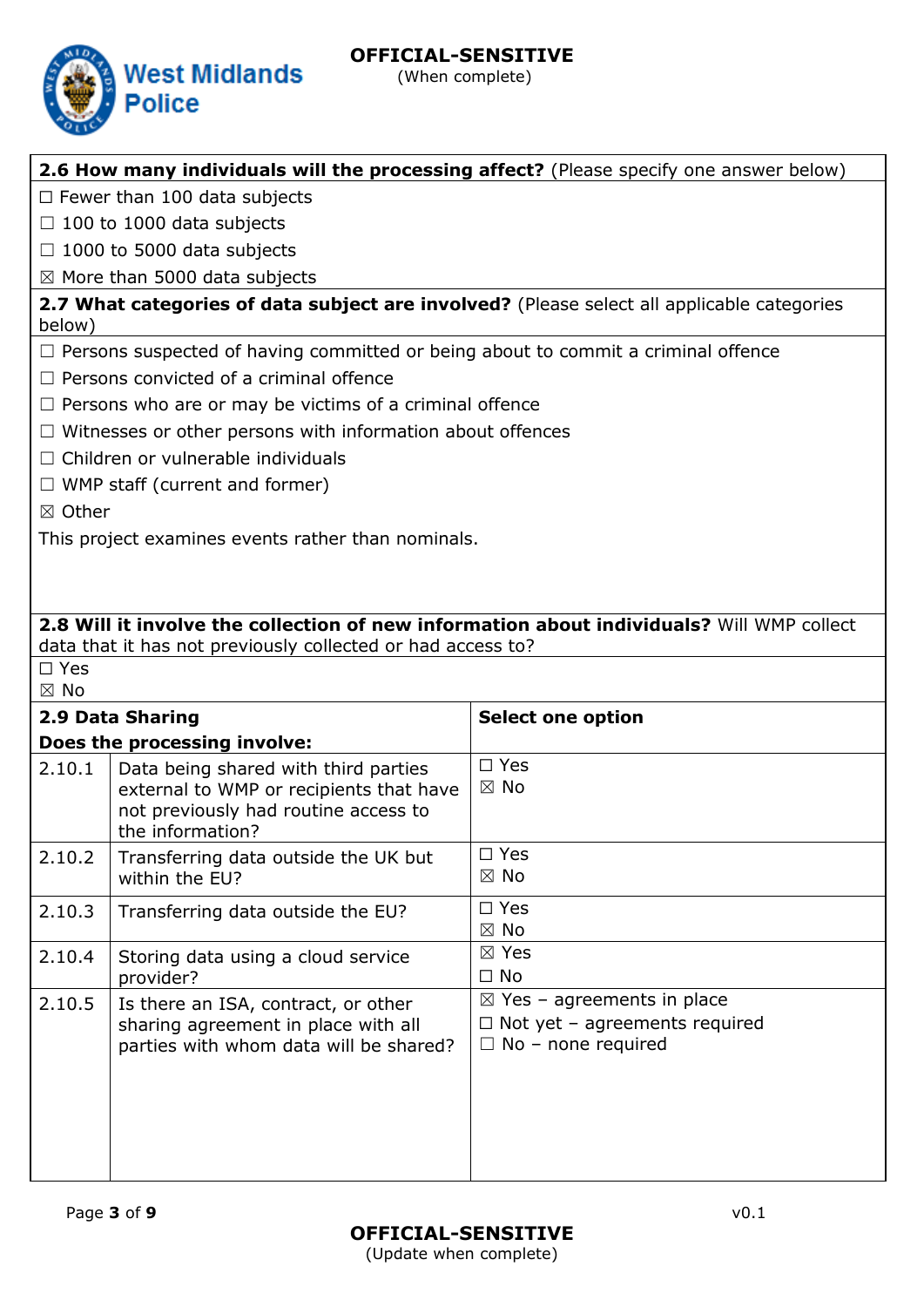

(When complete)

#### **2.10 Why it is necessary to use personal data to achieve the aim and why can't the aim be achieved by other means?**

For example, can the aim be achieved by using less data or different types of data? Are all categories of data necessary to achieve the aim?

Personal data will not be processed specifically for this project.

**2.11 Explain how the use of personal data is proportionate to the aim of the proposal.** Weigh the advantages of achieving your purpose against disadvantages to data subjects. Not applicable.

# **Section 3 – Lawful Basis**

#### **3.1 Lawful Basis**

To process personal data you must have a lawful basis. Please select the one appropriate lawful basis from the drop down list.

Lawful Basis for **Operational Data** (Personal data processed for law enforcement purposes): Necessary for a law enforcement purpose

Lawful Basis for **Administrative Data** (Personal data processed for non-law enforcement purposes, e.g. for HR or Commercial purposes):

Choose an item

#### **3.2 Further Special Category Lawful Basis**

If processing special category data (section 2.3) you must have identified a further lawful condition:

It is not currently envisioned that special category data will be processed specifically for this project.

#### **Operational Data:**

The processing is strictly necessary (please tick to confirm)  $\boxtimes$ 

**AND**

One of the following conditions applies (select from the list):

#### Vital Interests

#### **Administrative Data**

It is necessary for one of the following conditions (select from the list):

Vital interests

#### **OR**

It is in the substantial public interest (tick to confirm)  $\Box$ 

**AND** for the following purpose:

Choose an item.

#### **Section 4 – Review, Retention and Disposal**

**4.1 Does the proposal have a review, retention and disposal process that complies with WMP Policy?** All records must have an initial retention period set by the owner of the information when first created or received; review and disposal criteria are defined within the WMP IM document suite.

☒ Yes

☐ No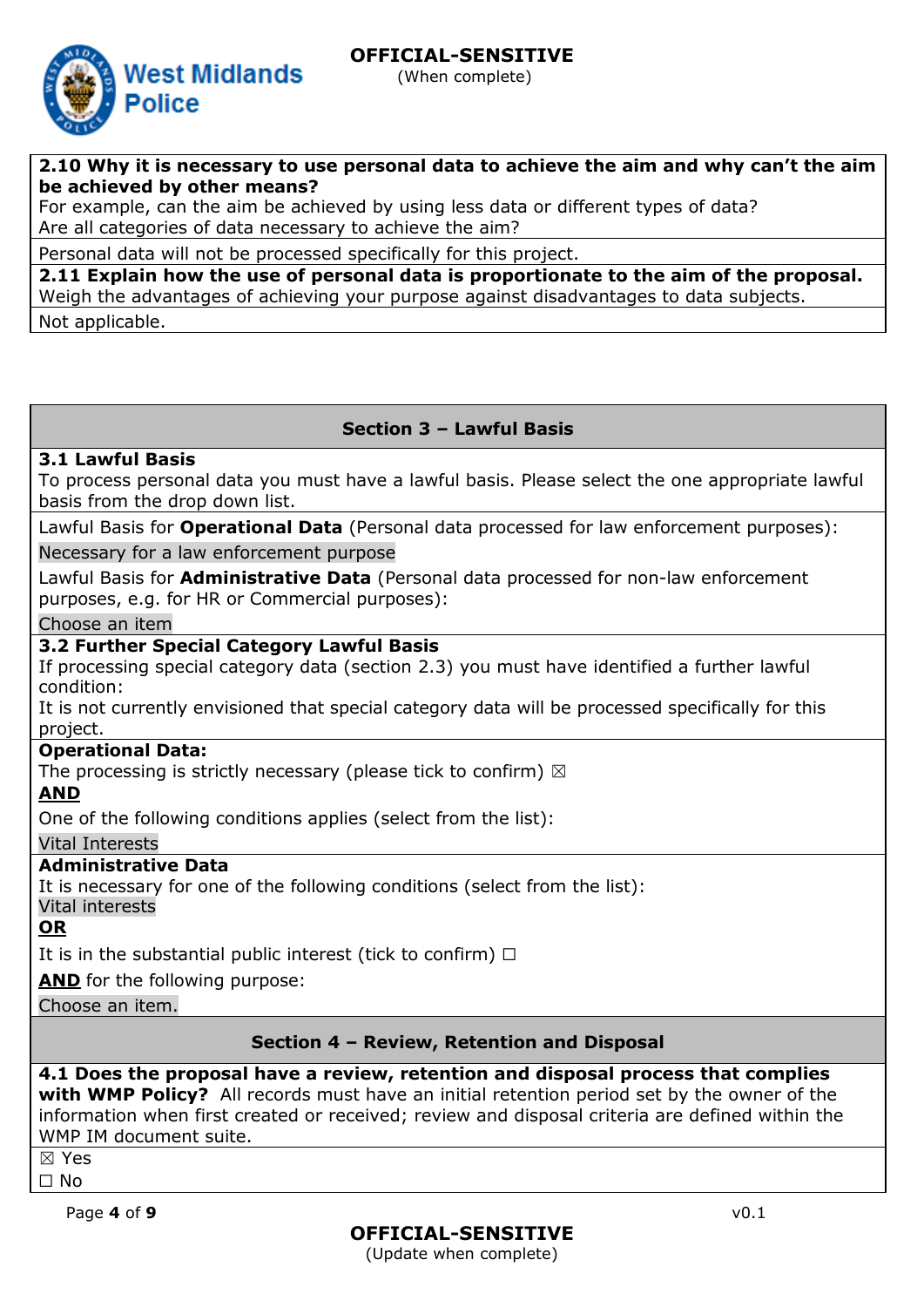

(When complete)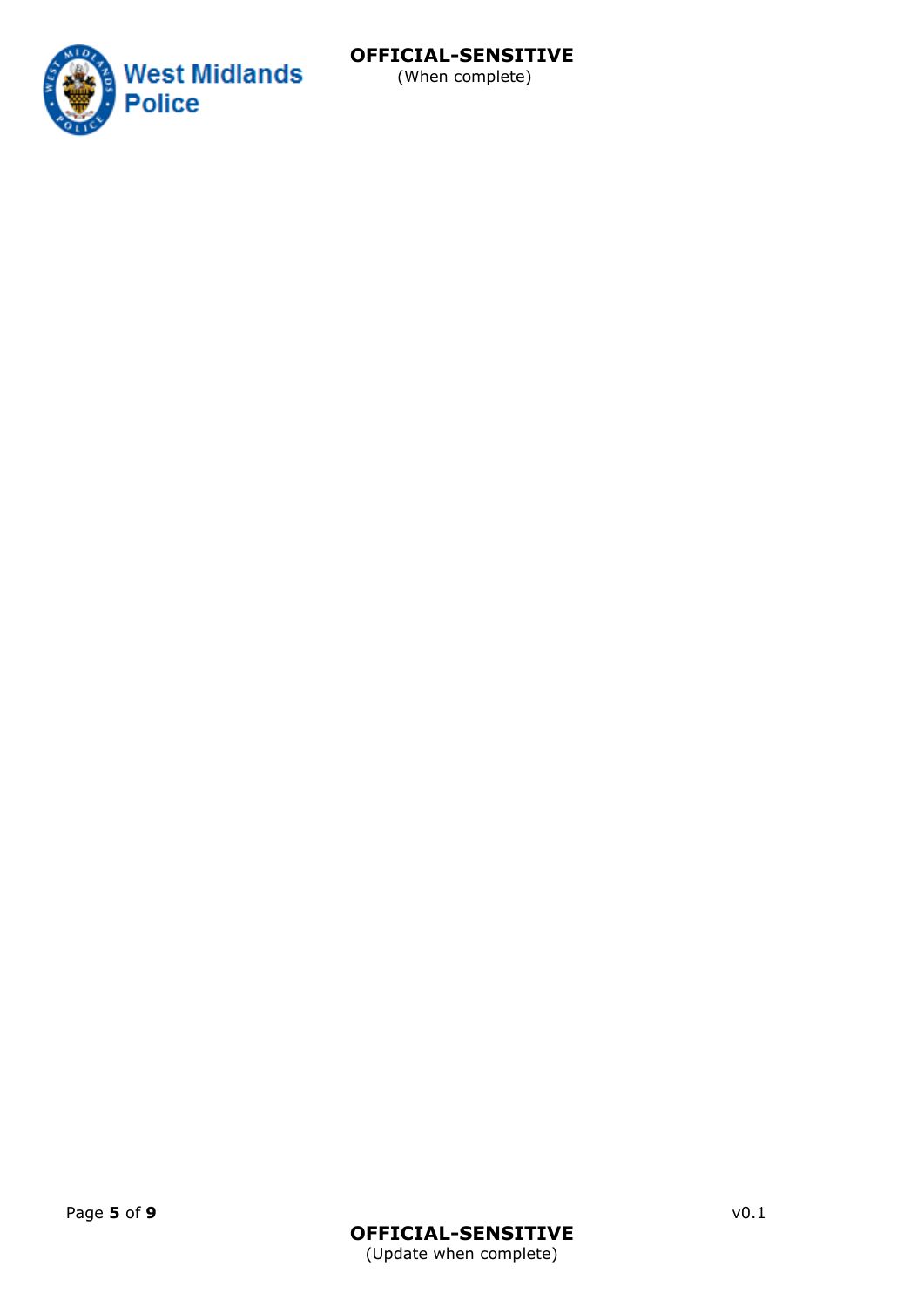

(When complete)

#### **Section 5 – ICO: Additional Factors**

The Information Commissioner's Office have published a number of factors that present a 'high risk' when processing personal data. Saying yes to one or more of the following may indicate that the processing is high risk and a Stage 2 DPIA is likely to be required.

|     | Does the processing involve:                                                                                                                                                                                                                                                                                                                                                                                                                                                                                                                                                                                                                                                                                                                | <b>Please</b><br>check<br>either<br><b>Yes or</b><br><b>No</b> | If 'Yes' then please provide<br>further details                                                                                                                                                           |
|-----|---------------------------------------------------------------------------------------------------------------------------------------------------------------------------------------------------------------------------------------------------------------------------------------------------------------------------------------------------------------------------------------------------------------------------------------------------------------------------------------------------------------------------------------------------------------------------------------------------------------------------------------------------------------------------------------------------------------------------------------------|----------------------------------------------------------------|-----------------------------------------------------------------------------------------------------------------------------------------------------------------------------------------------------------|
| 5.1 | <b>Systematic, extensive and large</b><br>scale profiling and automated<br>decision-making about people?<br>"Any systematic and extensive<br>evaluation of personal aspects relating<br>to natural persons which is based on<br>automated processing, including<br>profiling, and on which decisions are<br>based that produce legal effects, or<br>significantly affect the natural person"<br>Profiling is any form of processing<br>where personal data is used to evaluate<br>certain personal aspects relating to an<br>individual, including the analysis or<br>prediction of an individual's<br>performance.<br>Automated decision-making involves<br>making a decision that affects someone<br>by technological means without human | $\Box$ Yes<br>$\boxtimes$ No                                   |                                                                                                                                                                                                           |
|     | involvement, for example issuing<br>speeding fines solely based on evidence<br>captured from speed cameras.                                                                                                                                                                                                                                                                                                                                                                                                                                                                                                                                                                                                                                 |                                                                |                                                                                                                                                                                                           |
| 5.2 | Large scale use of special category<br>data or criminal offence data?<br>"Processing on a large scale of special<br>categories of data, or personal data<br>relating to criminal convictions and<br>offences referred to in Article 10"                                                                                                                                                                                                                                                                                                                                                                                                                                                                                                     | $\Box$ Yes<br>$\boxtimes$ No                                   |                                                                                                                                                                                                           |
| 5.3 | <b>Public monitoring?</b><br>"Systematic monitoring of a publicly<br>accessible area on a large scale"                                                                                                                                                                                                                                                                                                                                                                                                                                                                                                                                                                                                                                      | $\Box$ Yes<br>$\boxtimes$ No                                   | Whilst there would not be<br>monitoring of publicly accessible<br>areas, the project would<br>necessitate the analysis of<br>crimes data that is geocoded<br>and relates to publicly accessible<br>areas. |

(Update when complete)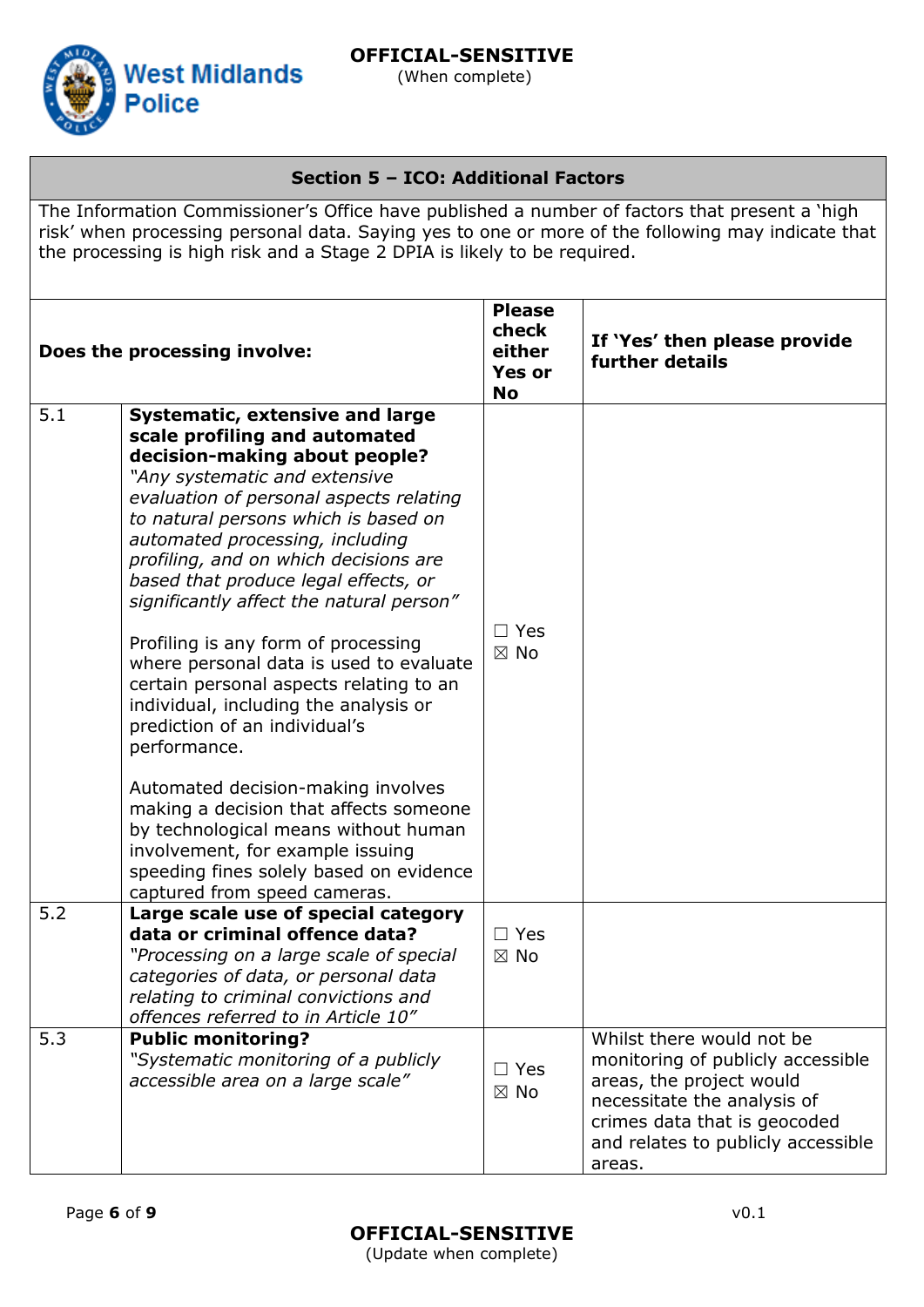

(When complete)

| 5.4<br>5.5 | <b>New technologies or techniques?</b><br>"Processing involving the use of new<br>technologies, or the novel application of<br>existing technologies (including Artificial<br>Intelligence)"<br>Profiling, automated decision-<br>making or special category data to<br>help make decisions on someone's<br>access to a service, opportunity or               | ⊠ Yes<br>$\Box$ No<br>$\square$ Yes               | Analyses such as those likely to<br>be used for this project are<br>relatively new to WMP (although<br>see previous DPIAs arising from<br>the Data Analytics Lab).<br>Click here to enter text. |
|------------|---------------------------------------------------------------------------------------------------------------------------------------------------------------------------------------------------------------------------------------------------------------------------------------------------------------------------------------------------------------|---------------------------------------------------|-------------------------------------------------------------------------------------------------------------------------------------------------------------------------------------------------|
|            | benefit?<br>"Decisions about an individual's access<br>to a product, service, opportunity or<br>benefit which is based to any extent on<br>automated decision-making (including<br>profiling) or involves the processing of<br>special category data"                                                                                                         | $\boxtimes$ No                                    |                                                                                                                                                                                                 |
| 5.6        | <b>Biometrics/genetic data?</b><br>"Any processing of biometric data"<br>and/or "any processing of genetic data<br>other than that processed by an<br>individual GP or health professional, for<br>the provision of health care direct to<br>the data subject" Biometric data can<br>include Facial Recognition technology,<br>fingerprints and is defined as | $\square$ Yes<br>$\boxtimes$ No                   | Click here to enter text.                                                                                                                                                                       |
| 5.7        | <b>Data matching?</b><br>"Combining, comparing or matching<br>personal data obtained from multiple<br>sources"                                                                                                                                                                                                                                                | $\square$ Yes<br>$\boxtimes$ No                   |                                                                                                                                                                                                 |
| 5.8        | <b>Invisible processing?</b><br>"Processing of personal data that has<br>not been obtained direct from the data<br>subject in circumstances where<br>providing a Privacy Notice would prove<br><i>impossible or involve disproportionate</i><br>effort"                                                                                                       | Yes<br>$\overline{\phantom{0}}$<br>$\boxtimes$ No |                                                                                                                                                                                                 |
|            | For example, when gathering data,<br>without the knowledge of the data<br>subject, in the course of a Police<br>investigation.                                                                                                                                                                                                                                |                                                   |                                                                                                                                                                                                 |
| 5.9        | <b>Tracking?</b><br>"Processing which involves tracking an<br>individual's geolocation or behaviour,<br>including but not limited to the online<br>environment"                                                                                                                                                                                               | $\Box$ Yes<br>$\boxtimes$ No                      |                                                                                                                                                                                                 |
| 5.10       | Targeting of children or other<br>vulnerable individuals?                                                                                                                                                                                                                                                                                                     | $\Box$ Yes<br>$\boxtimes$ No                      |                                                                                                                                                                                                 |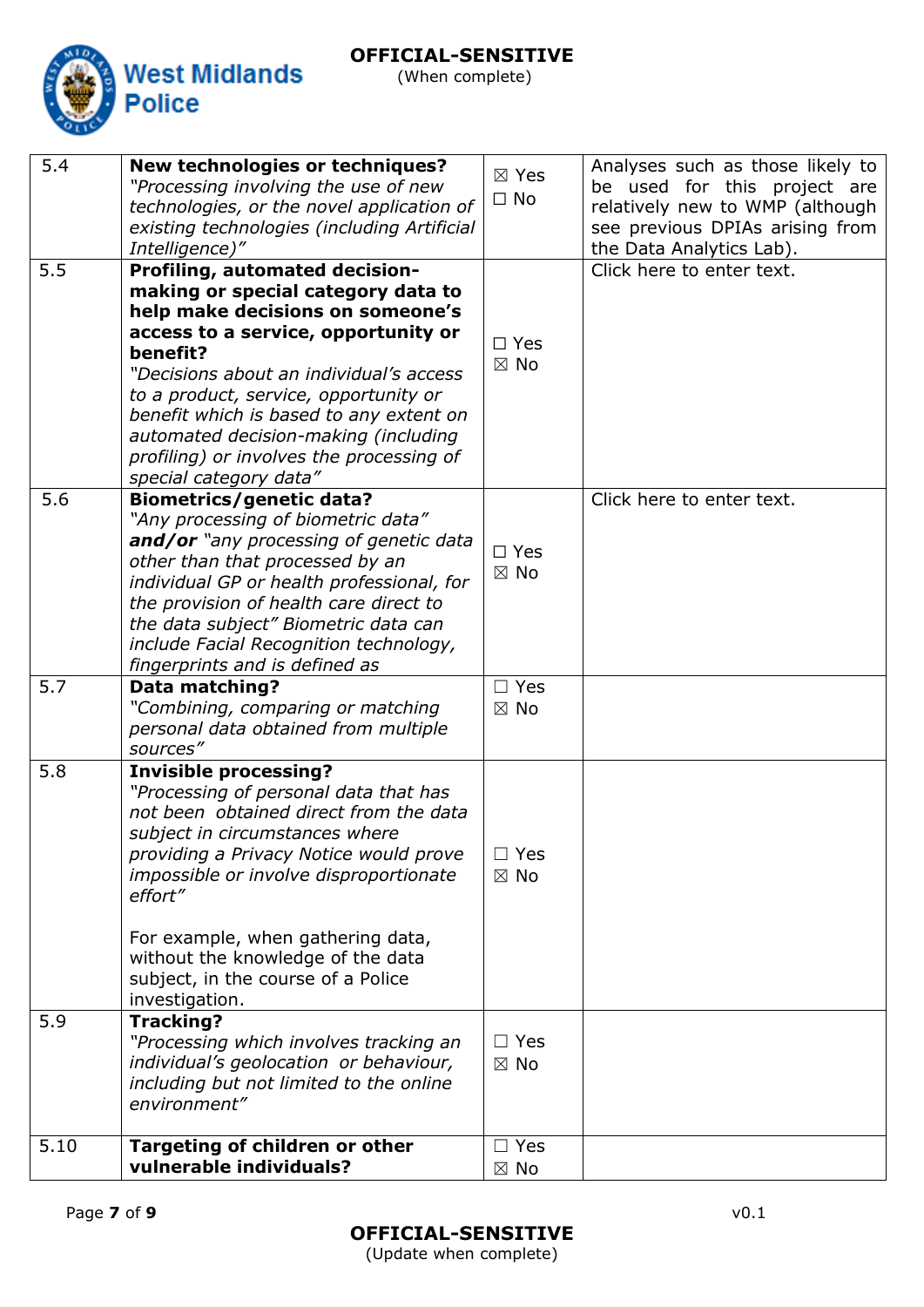

(When complete)

|      | "The use of the personal data of<br>children or other vulnerable individuals<br>for marketing purposes, profiling or<br>other automated decision-making, or if<br>you intend to offer online services<br>directly to children<br>For example, the use of personal data<br>relating to children for the purposes of                                                                                                                 |                              |                                                                                                        |
|------|------------------------------------------------------------------------------------------------------------------------------------------------------------------------------------------------------------------------------------------------------------------------------------------------------------------------------------------------------------------------------------------------------------------------------------|------------------------------|--------------------------------------------------------------------------------------------------------|
| 5.11 | marketing their online safety products.<br><b>Risk of physical harm?</b><br>"Processing is of such a nature that a<br>personal data breach could jeopardise<br>the [physical] health or safety of<br>individuals".<br>For example, if data relating to CSAE,<br>HUMINT or protected persons data was<br>compromised then it could jeopardise<br>the safety of individuals.                                                         | $\Box$ Yes<br>$\boxtimes$ No |                                                                                                        |
| 5.12 | <b>Evaluation or scoring?</b><br>"Aspects concerning the data subject's<br>performance at work, economic<br>situation, health, personal preferences<br>or interests, reliability or behaviour,<br>location or movements" For example,<br>as part of a recruitment process.                                                                                                                                                         | $\Box$ Yes<br>$\boxtimes$ No |                                                                                                        |
| 5.13 | Data processed on a large scale.<br>Considerations include:<br>The number of data subjects<br>$\bullet$<br>concerned<br>Volume of data and/or range of data<br>items<br>Duration, or permanence, of the<br>data processing<br>Geographical extent of data<br>$\bullet$<br>processing                                                                                                                                               | ⊠ Yes<br>$\Box$ No           | project will involve the<br>The<br>analysis of crimes data relating<br>to non-DV knife crime at scale. |
| 5.14 | Preventing data subjects from<br>exercising a right?<br>The rights are:<br>The right to be informed<br>$\bullet$<br>The right to access data<br>$\bullet$<br>The right to rectification<br>$\bullet$<br>The right to erasure<br>$\bullet$<br>The right to restrict processing<br>$\bullet$<br>The right to object<br>$\bullet$<br>The right to portability<br>$\bullet$<br>Rights relating to automated<br>$\bullet$<br>processing | $\Box$ Yes<br>$\boxtimes$ No |                                                                                                        |